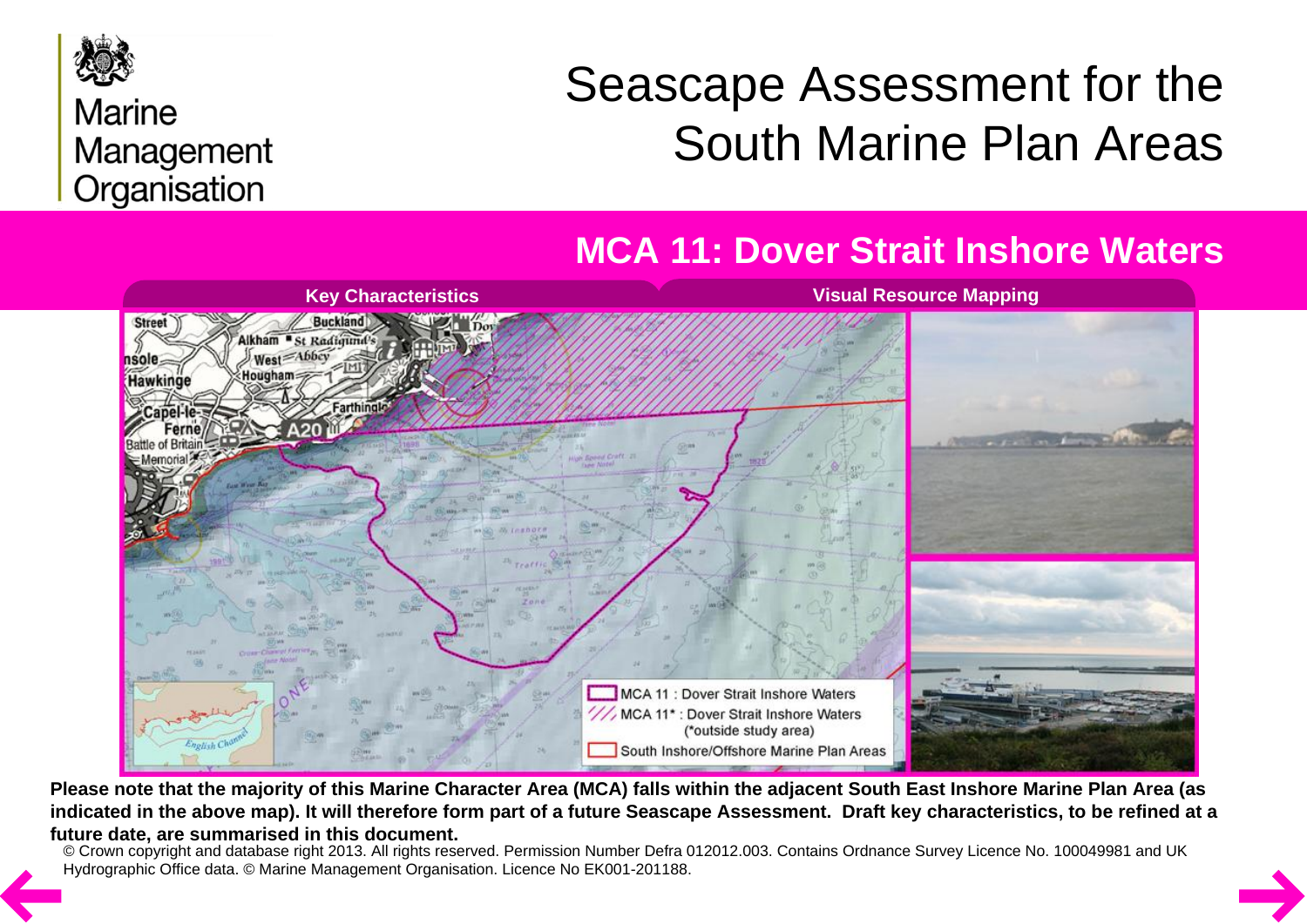<span id="page-1-0"></span>

|           | <b>Key Characteristics</b>                                                                                                                                                                                                                                                                                                                                                                                                                 |           | <b>Visual Resource Mapping</b>                                                                                                                                                                                                                                                                                                                                                                                                          |  |
|-----------|--------------------------------------------------------------------------------------------------------------------------------------------------------------------------------------------------------------------------------------------------------------------------------------------------------------------------------------------------------------------------------------------------------------------------------------------|-----------|-----------------------------------------------------------------------------------------------------------------------------------------------------------------------------------------------------------------------------------------------------------------------------------------------------------------------------------------------------------------------------------------------------------------------------------------|--|
|           |                                                                                                                                                                                                                                                                                                                                                                                                                                            |           |                                                                                                                                                                                                                                                                                                                                                                                                                                         |  |
|           | South easterly facing coastline with sheer white chalk cliffs rising<br>vertically from the coastal waters.                                                                                                                                                                                                                                                                                                                                |           | Protected wreck of the Langdon Bay believed to be the remains of a<br>Bronze Age vessel carrying a scrap metal cargo from France to                                                                                                                                                                                                                                                                                                     |  |
|           | The chalk cliffs are important geologically for exposures of Lower,<br>Middle and Upper Chalk, historically important for their contribution<br>to the sciences of geology and coastal geomorphology.                                                                                                                                                                                                                                      |           | Britain, indicating cross-channel trade in the Middle Bronze Age.<br>Skyline dominated by Dover Castle - long forming an important<br>landmark and a navigation daymark, perpetuating the role of the                                                                                                                                                                                                                                   |  |
|           | Cliff tops consisting of nationally important chalk grassland and<br>scrub, supporting important breeding sea bird colonies. Seabirds<br>wheeling high in the sky are a feature connecting the sea and sky.                                                                                                                                                                                                                                |           | adjacent Roman lighthouse and symbolic of the defence of the<br>British Isles.<br>Iconic seascape – the white cliffs of Dover forming part of our                                                                                                                                                                                                                                                                                       |  |
|           | Samphire Hoe built from chalk marl spoil excavated in the<br>construction of the Channel Tunnel forming a distinctive platform<br>jutting out into the sea at the base of the cliff - offering an important                                                                                                                                                                                                                                |           | national identity. These are a visual reference for leaving and<br>returning to England by sea, epitomised in Vera Lynn's popular<br>World War II song.                                                                                                                                                                                                                                                                                 |  |
|           | recreational experience at sea level.<br>Coastal waters extending to a maximum depth of 30 metres, with                                                                                                                                                                                                                                                                                                                                    |           | A popular area for recreation, the cliffs offering panoramic views<br>across the English Channel to France. There is no access to the                                                                                                                                                                                                                                                                                                   |  |
|           | intertidal and subtidal chalk rocks forming reefs, ledges and gullies<br>supporting a diverse range of marine flora and fauna.                                                                                                                                                                                                                                                                                                             |           | base of the cliffs along most of the area.<br>Intervisibility with France providing a rare tangible assertion of our<br>island status. Conversely the white cliffs on both sides provide visual<br>cohesion spanning the territorial boundaries.<br>The area retains a sense of isolation and remoteness in parts, with<br>the sea and sky forming vast expanses and backdrops to the cliff<br>top downland within the Kent Downs AONB. |  |
|           | Strong south-westerly tidal currents. The waters are more exposed<br>to the winds funnelling through the Strait, sometimes leading to                                                                                                                                                                                                                                                                                                      |           |                                                                                                                                                                                                                                                                                                                                                                                                                                         |  |
| $\bullet$ | choppy, 'confused' seas.<br>Shallow coastal waters used for seasonal fishing (often<br>recreational), set netting, potting, and recreational anchoring.                                                                                                                                                                                                                                                                                    |           |                                                                                                                                                                                                                                                                                                                                                                                                                                         |  |
| $\bullet$ | The Dover Strait as a whole has played a key role in the defence of<br>Britain and formed the location for successive invasions and<br>defence – the cliffs being the first defence for invasion by Julius<br>Caesar in 55 BC.<br>Particular references to World War II, including the Battle of Britain<br>memorial and the fortifications and wartime tunnels at Dover Castle<br>and Western Heights. These include Churchill's lookout. |           | Dover Harbour and visibility of the shipping channel meaning ferries<br>and large cargo vessels are frequent features on the close seaward<br>horizons, often with associated low lying smog.                                                                                                                                                                                                                                           |  |
|           |                                                                                                                                                                                                                                                                                                                                                                                                                                            |           | Active busy inshore waters dominated by constant movement of<br>cross channel ferries.                                                                                                                                                                                                                                                                                                                                                  |  |
|           |                                                                                                                                                                                                                                                                                                                                                                                                                                            | $\bullet$ | Channel Tunnel route to France passes under the MCA; a major<br>contributor to the perceptual character of the seascape.                                                                                                                                                                                                                                                                                                                |  |
|           |                                                                                                                                                                                                                                                                                                                                                                                                                                            |           |                                                                                                                                                                                                                                                                                                                                                                                                                                         |  |
|           |                                                                                                                                                                                                                                                                                                                                                                                                                                            |           |                                                                                                                                                                                                                                                                                                                                                                                                                                         |  |
|           |                                                                                                                                                                                                                                                                                                                                                                                                                                            |           |                                                                                                                                                                                                                                                                                                                                                                                                                                         |  |
|           |                                                                                                                                                                                                                                                                                                                                                                                                                                            |           |                                                                                                                                                                                                                                                                                                                                                                                                                                         |  |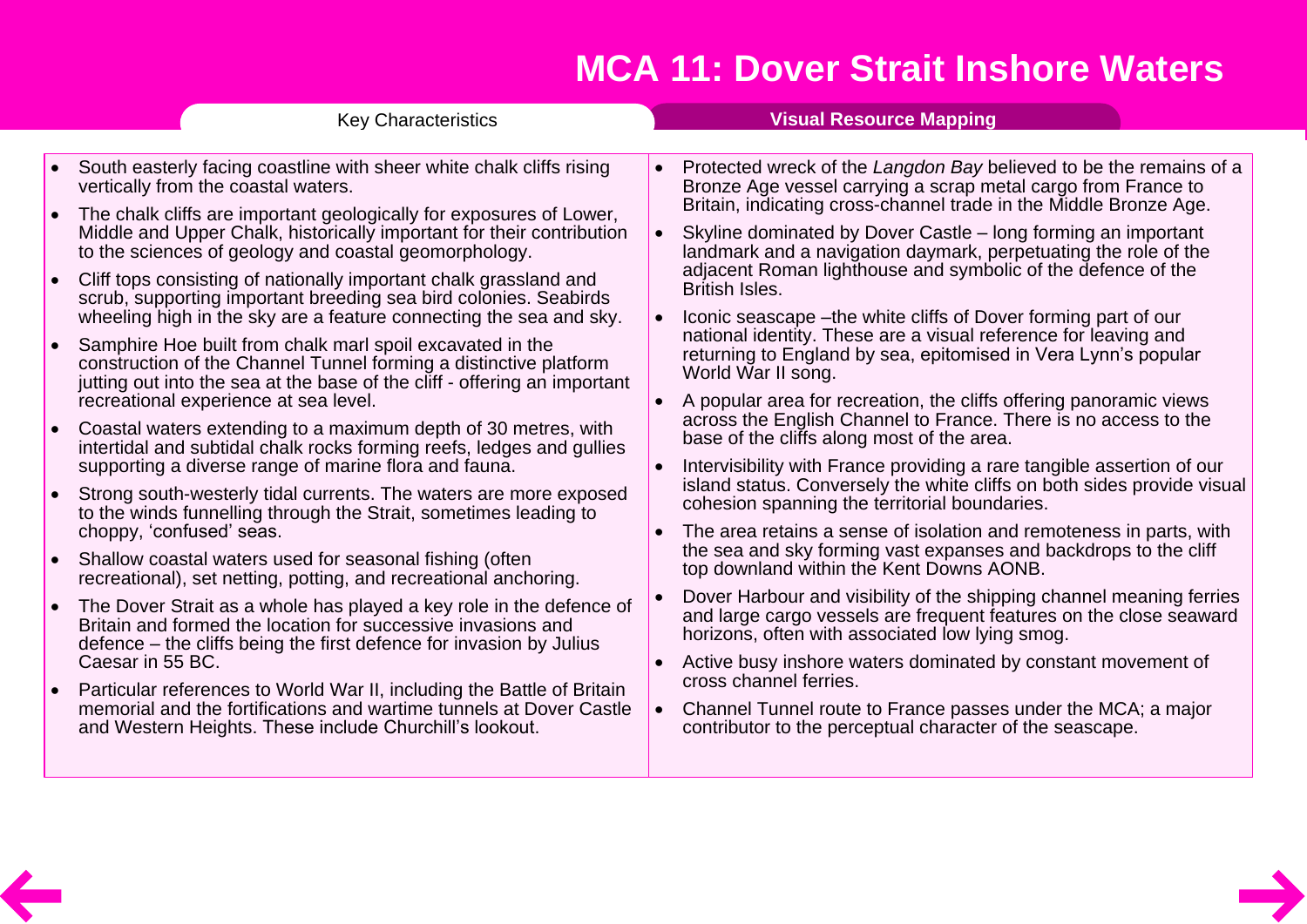**Key [Characteristics](#page-3-0)** Visual Resource Mapping

#### <span id="page-2-0"></span>**Land with views of MCA 11**



- Areas of land with good views of this small MCA include the centres of Folkestone and Dover and a long narrow stretch along the coastline between St Margaret's at Cliffe to the eastern edge of Folkestone (within the Kent Downs AONB, the South Foreland Heritage Coast and Dover-Folkestone Heritage Coast).
- · Further inland, some views of the MCA can be gained from Lympne, Newington, Etchinghill, Farthing Common, Peene (including sections of the North Downs Way), Paddlesworth, Whitfield and St Margaret's at Cliffe within the Kent Downs AONB.

Land with sea views (percentile)

100

© Crown copyright and database right 2013. All rights reserved. Contains Ordnance Survey Licence No. 100049981 and UK Hydrographic Office 1 to 20 21 to 40 41 to 60 61 to 80 81 to<br>© Crown copyright and [da](#page-1-0)tabase right 2013. All rights reserved. Contair data. © Marine Management Organisation. License No. EK001-201188.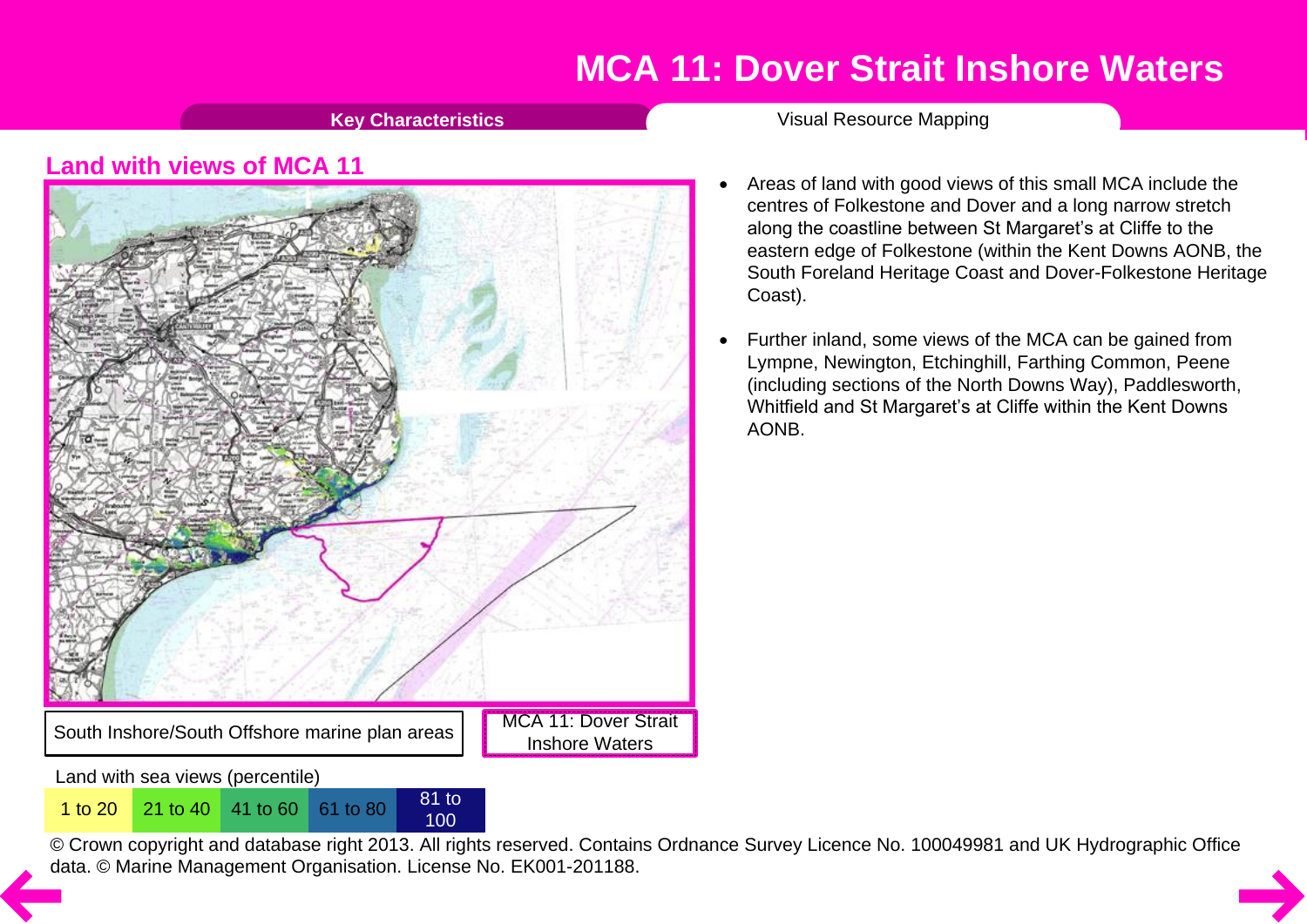**Key [Characteristics](#page-3-0) Visual Resource Mapping** 

#### <span id="page-3-0"></span>**Visibility of sea from land**

Relative visibility of the sea surface from viewers on land





0-1km from the High Water Mark 1-5km from the High Water Mark





5-10km from the High Water Mark 10-20km from the High Water Mark

| South Inshore/South Offshore marine plan areas |                                                      |  |                     |          |  |  |  |
|------------------------------------------------|------------------------------------------------------|--|---------------------|----------|--|--|--|
|                                                | <b>MCA 11: Dover Strait</b><br><b>Inshore Waters</b> |  | Location of viewers |          |  |  |  |
| Visibility of sea from land (percentile)       |                                                      |  |                     |          |  |  |  |
|                                                | 1 to 10 11 to 20 21 to 30 31 to 40                   |  |                     | 41 to 50 |  |  |  |
|                                                | 51 to 60 61 to 70 71 to 80 81 to 90                  |  |                     | $91$ to  |  |  |  |

© Crown copyright and database right 2013. All rights reserved. Contains Ordnance Survey Licence No. 100049981 and UK Hydrographic Office [da](#page-2-0)ta. © Marine Management Organisation. License No. EK001-201188.